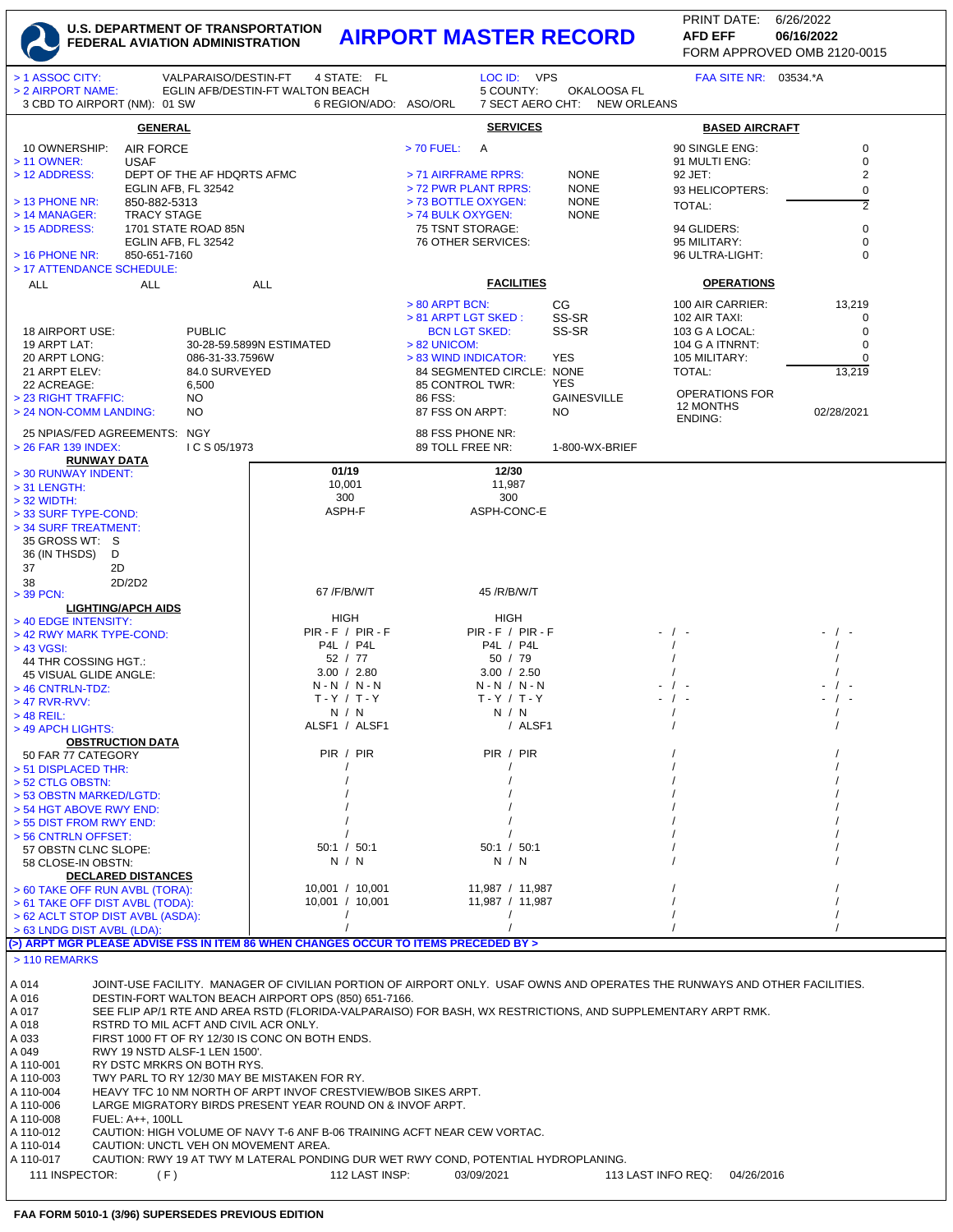

| ***CONTINUED***<br>> 1 ASSOC CITY:<br>> 2 AIRPORT NAME:                                                                                                                                                                                                                                                                                                                                                                                                                                                                                                                                                                                                                                                                                                                                                                                                             | 4 STATE: FL           | LOC ID: VPS<br>5 COUNTY:                                                                                                                                                                                                                                                                                                                                                         | FAA SITE NR: 03534.*A                                                                                                                                                                                                                                                                                              |  |
|---------------------------------------------------------------------------------------------------------------------------------------------------------------------------------------------------------------------------------------------------------------------------------------------------------------------------------------------------------------------------------------------------------------------------------------------------------------------------------------------------------------------------------------------------------------------------------------------------------------------------------------------------------------------------------------------------------------------------------------------------------------------------------------------------------------------------------------------------------------------|-----------------------|----------------------------------------------------------------------------------------------------------------------------------------------------------------------------------------------------------------------------------------------------------------------------------------------------------------------------------------------------------------------------------|--------------------------------------------------------------------------------------------------------------------------------------------------------------------------------------------------------------------------------------------------------------------------------------------------------------------|--|
| 3 CBD TO AIRPORT (NM):                                                                                                                                                                                                                                                                                                                                                                                                                                                                                                                                                                                                                                                                                                                                                                                                                                              | 6 REGION/ADO: ASO/ORL | 7 SECT AERO CHT:                                                                                                                                                                                                                                                                                                                                                                 |                                                                                                                                                                                                                                                                                                                    |  |
| <b>GENERAL</b><br>10 OWNERSHIP:<br>> 11 OWNER:<br>> 12 ADDRESS:<br>$>$ 13 PHONE NR:<br>$>$ 14 MANAGER:<br>> 15 ADDRESS:<br>$>$ 16 PHONE NR:<br>> 17 ATTENDANCE SCHEDULE:<br>18 AIRPORT USE:<br>19 ARPT LAT:<br>20 ARPT LONG:<br>21 ARPT ELEV:<br>22 ACREAGE:<br>> 23 RIGHT TRAFFIC:<br>> 24 NON-COMM LANDING:                                                                                                                                                                                                                                                                                                                                                                                                                                                                                                                                                       |                       | <b>SERVICES</b><br>> 70 FUEL:<br>> 71 AIRFRAME RPRS:<br>> 72 PWR PLANT RPRS:<br>> 73 BOTTLE OXYGEN:<br>> 74 BULK OXYGEN:<br>75 TSNT STORAGE:<br>76 OTHER SERVICES:<br><b>FACILITIES</b><br>$> 80$ ARPT BCN:<br>$> 81$ ARPT LGT SKED :<br><b>BCN LGT SKED:</b><br>$> 82$ UNICOM:<br>> 83 WIND INDICATOR:<br>84 SEGMENTED CIRCLE:<br>85 CONTROL TWR:<br>86 FSS:<br>87 FSS ON ARPT: | <b>BASED AIRCRAFT</b><br>90 SINGLE ENG:<br>91 MULTI ENG:<br>92 JET:<br>93 HELICOPTERS:<br>TOTAL:<br>94 GLIDERS:<br>95 MILITARY:<br>96 ULTRA-LIGHT:<br><b>OPERATIONS</b><br>100 AIR CARRIER:<br>102 AIR TAXI:<br>103 G A LOCAL:<br>104 G A ITNRNT:<br>105 MILITARY:<br>TOTAL:<br>OPERATIONS FOR<br><b>12 MONTHS</b> |  |
| 25 NPIAS/FED AGREEMENTS:                                                                                                                                                                                                                                                                                                                                                                                                                                                                                                                                                                                                                                                                                                                                                                                                                                            |                       | 88 FSS PHONE NR:                                                                                                                                                                                                                                                                                                                                                                 | ENDING:                                                                                                                                                                                                                                                                                                            |  |
| > 26 FAR 139 INDEX:<br><b>RUNWAY DATA</b><br>> 30 RUNWAY INDENT:<br>$>$ 31 LENGTH:<br>$>$ 32 WIDTH:<br>> 33 SURF TYPE-COND:<br>> 34 SURF TREATMENT:<br>35 GROSS WT: S<br>36 (IN THSDS)<br>D<br>37<br>2D<br>2D/2D2<br>38                                                                                                                                                                                                                                                                                                                                                                                                                                                                                                                                                                                                                                             |                       | 89 TOLL FREE NR:                                                                                                                                                                                                                                                                                                                                                                 |                                                                                                                                                                                                                                                                                                                    |  |
| $>$ 39 PCN:<br><b>LIGHTING/APCH AIDS</b>                                                                                                                                                                                                                                                                                                                                                                                                                                                                                                                                                                                                                                                                                                                                                                                                                            |                       |                                                                                                                                                                                                                                                                                                                                                                                  |                                                                                                                                                                                                                                                                                                                    |  |
| > 40 EDGE INTENSITY:                                                                                                                                                                                                                                                                                                                                                                                                                                                                                                                                                                                                                                                                                                                                                                                                                                                | - / -                 |                                                                                                                                                                                                                                                                                                                                                                                  |                                                                                                                                                                                                                                                                                                                    |  |
| > 42 RWY MARK TYPE-COND:<br>> 43 VGSI:                                                                                                                                                                                                                                                                                                                                                                                                                                                                                                                                                                                                                                                                                                                                                                                                                              |                       |                                                                                                                                                                                                                                                                                                                                                                                  |                                                                                                                                                                                                                                                                                                                    |  |
| 44 THR COSSING HGT.:<br>45 VISUAL GLIDE ANGLE:<br>> 46 CNTRLN-TDZ:<br>$>47$ RVR-RVV:<br>$>$ 48 REIL:<br>> 49 APCH LIGHTS:                                                                                                                                                                                                                                                                                                                                                                                                                                                                                                                                                                                                                                                                                                                                           |                       |                                                                                                                                                                                                                                                                                                                                                                                  |                                                                                                                                                                                                                                                                                                                    |  |
| <b>OBSTRUCTION DATA</b>                                                                                                                                                                                                                                                                                                                                                                                                                                                                                                                                                                                                                                                                                                                                                                                                                                             |                       |                                                                                                                                                                                                                                                                                                                                                                                  |                                                                                                                                                                                                                                                                                                                    |  |
| 50 FAR 77 CATEGORY<br>> 51 DISPLACED THR:<br>> 52 CTLG OBSTN:<br>> 53 OBSTN MARKED/LGTD:<br>> 54 HGT ABOVE RWY END:<br>> 55 DIST FROM RWY END:                                                                                                                                                                                                                                                                                                                                                                                                                                                                                                                                                                                                                                                                                                                      |                       |                                                                                                                                                                                                                                                                                                                                                                                  |                                                                                                                                                                                                                                                                                                                    |  |
| > 56 CNTRLN OFFSET:                                                                                                                                                                                                                                                                                                                                                                                                                                                                                                                                                                                                                                                                                                                                                                                                                                                 |                       |                                                                                                                                                                                                                                                                                                                                                                                  |                                                                                                                                                                                                                                                                                                                    |  |
| 57 OBSTN CLNC SLOPE:<br>58 CLOSE-IN OBSTN:                                                                                                                                                                                                                                                                                                                                                                                                                                                                                                                                                                                                                                                                                                                                                                                                                          |                       |                                                                                                                                                                                                                                                                                                                                                                                  |                                                                                                                                                                                                                                                                                                                    |  |
| <b>DECLARED DISTANCES</b><br>> 60 TAKE OFF RUN AVBL (TORA):<br>> 61 TAKE OFF DIST AVBL (TODA):<br>> 62 ACLT STOP DIST AVBL (ASDA):<br>> 63 LNDG DIST AVBL (LDA):<br>(>) ARPT MGR PLEASE ADVISE FSS IN ITEM 86 WHEN CHANGES OCCUR TO ITEMS PRECEDED BY >                                                                                                                                                                                                                                                                                                                                                                                                                                                                                                                                                                                                             |                       |                                                                                                                                                                                                                                                                                                                                                                                  |                                                                                                                                                                                                                                                                                                                    |  |
| > 110 REMARKS                                                                                                                                                                                                                                                                                                                                                                                                                                                                                                                                                                                                                                                                                                                                                                                                                                                       |                       |                                                                                                                                                                                                                                                                                                                                                                                  |                                                                                                                                                                                                                                                                                                                    |  |
| A 110-018<br>REGIONAL WX BRIEFINGS; CLSD WKNDS AND HOLS.<br>A 110-019<br>BEARING STRENGTH RWY 01/19: ST150; SBTT600; TT500; TD T800; TRT600<br>A 110-020<br>A-GEAR: 8 PT TIE DOWNS ON ALL BAK-12B. RWY 19/01 NML A-GEAR CONFIGURATION: BAK-12B APCH END DISCONNECTED, DEP END CONNECTED.<br>APCH END AVBL WITH 20 MIN PN 1215-0515Z++ MON-FRI, AVBL WITH 2 HR PN SAT, SUN, AND HOL. E-5 APCH END DISCONNECTED, DEP END<br>CONNECTED. RY 12/30 NML A-GEAR CONFIGURATION: BAK-12B ALWAYS CONNECTED. MB100 CONFIGURED FOR UNI-DIREC, DEP END ARRESTMENTS<br>ONLY. MB-100 APCH END DISCONNECTED, DEP END CONNECTED. DO NOT ENGAGE MB100 ON APCH END. POTENTIAL FOR TAIL HOOK SKIP EXISTS, DUE<br>TO UNEVEN ASPHALT PAVEMENT AT MB100.<br>SERVICE-JASU: (AM32A-60)(AM32A-95)(B809)(SGNSC)(MC-2A)(MC20).<br>A 110-021<br>FLUID: ADI-LTD; SP PRESAIR LHOX LOX<br>A 110-022 |                       |                                                                                                                                                                                                                                                                                                                                                                                  |                                                                                                                                                                                                                                                                                                                    |  |
| A 110-023<br>OIL: 0-128-132-133-148-156; SOAP/JOAP - NOT AVBL WEKEND AND HOL.                                                                                                                                                                                                                                                                                                                                                                                                                                                                                                                                                                                                                                                                                                                                                                                       |                       |                                                                                                                                                                                                                                                                                                                                                                                  |                                                                                                                                                                                                                                                                                                                    |  |
| 111 INSPECTOR:<br>(F)                                                                                                                                                                                                                                                                                                                                                                                                                                                                                                                                                                                                                                                                                                                                                                                                                                               | 112 LAST INSP:        | 03/09/2021                                                                                                                                                                                                                                                                                                                                                                       | 113 LAST INFO REQ:                                                                                                                                                                                                                                                                                                 |  |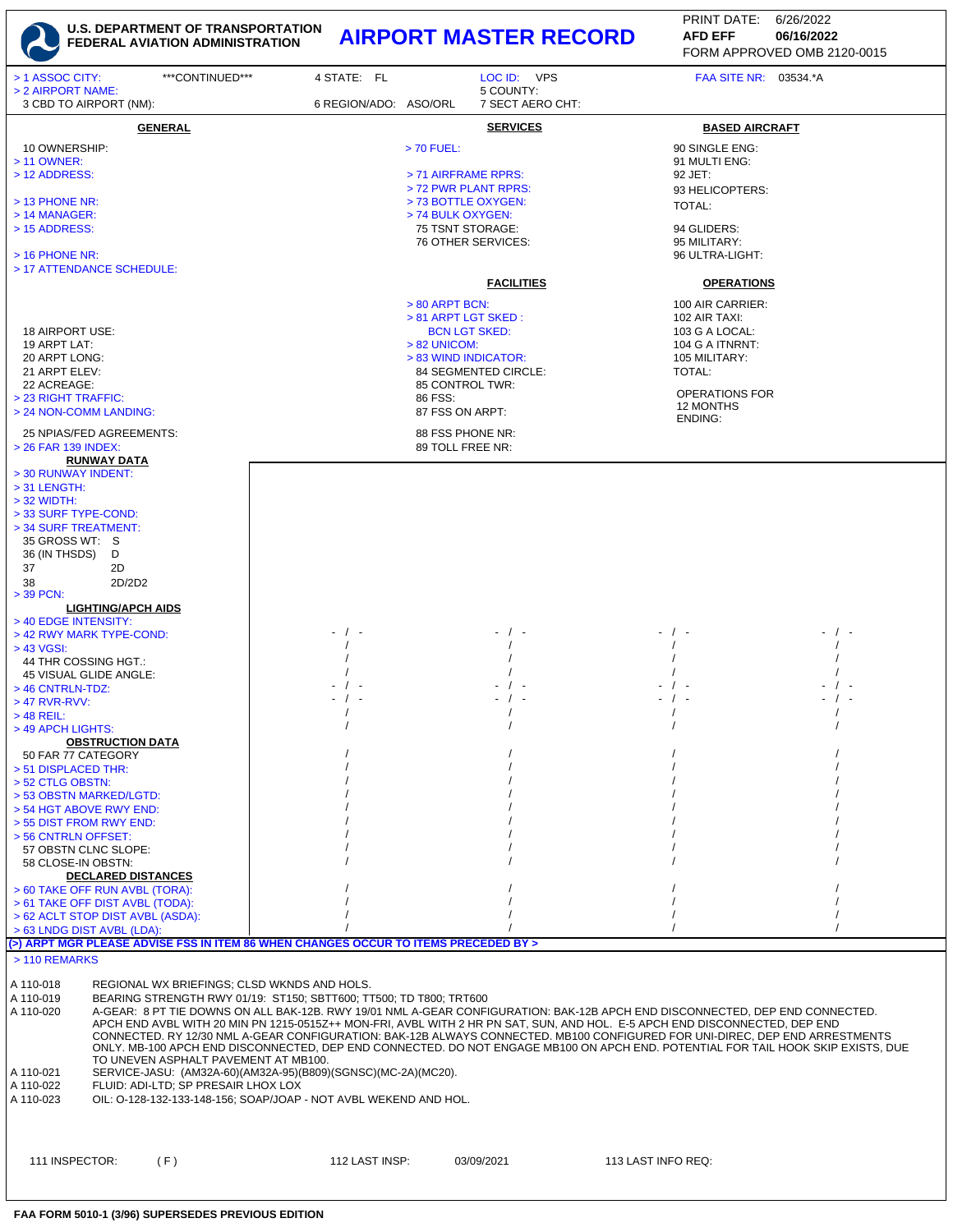

FORM APPROVED OMB 2120-0015 PRINT DATE: 6/26/2022 **AFD EFF**

| > 1 ASSOC CITY:                                                                                      | ***CONTINUED***                                                                                                                       | 4 STATE: FL           |                                             | LOC ID: VPS                   | FAA SITE NR: 03534.*A                                                                                                                                                                                                                                                   |  |
|------------------------------------------------------------------------------------------------------|---------------------------------------------------------------------------------------------------------------------------------------|-----------------------|---------------------------------------------|-------------------------------|-------------------------------------------------------------------------------------------------------------------------------------------------------------------------------------------------------------------------------------------------------------------------|--|
| > 2 AIRPORT NAME:<br>3 CBD TO AIRPORT (NM):                                                          |                                                                                                                                       | 6 REGION/ADO: ASO/ORL |                                             | 5 COUNTY:<br>7 SECT AERO CHT: |                                                                                                                                                                                                                                                                         |  |
|                                                                                                      |                                                                                                                                       |                       |                                             |                               |                                                                                                                                                                                                                                                                         |  |
|                                                                                                      | <b>GENERAL</b>                                                                                                                        |                       |                                             | <b>SERVICES</b>               | <b>BASED AIRCRAFT</b>                                                                                                                                                                                                                                                   |  |
| 10 OWNERSHIP:                                                                                        |                                                                                                                                       |                       | > 70 FUEL:                                  |                               | 90 SINGLE ENG:                                                                                                                                                                                                                                                          |  |
| > 11 OWNER:<br>> 12 ADDRESS:                                                                         |                                                                                                                                       |                       | > 71 AIRFRAME RPRS:                         |                               | 91 MULTI ENG:<br>92 JET:                                                                                                                                                                                                                                                |  |
|                                                                                                      |                                                                                                                                       |                       | > 72 PWR PLANT RPRS:                        |                               | 93 HELICOPTERS:                                                                                                                                                                                                                                                         |  |
| > 13 PHONE NR:                                                                                       |                                                                                                                                       |                       | > 73 BOTTLE OXYGEN:                         |                               | TOTAL:                                                                                                                                                                                                                                                                  |  |
| $>$ 14 MANAGER:<br>> 15 ADDRESS:                                                                     |                                                                                                                                       |                       | > 74 BULK OXYGEN:<br>75 TSNT STORAGE:       |                               | 94 GLIDERS:                                                                                                                                                                                                                                                             |  |
|                                                                                                      |                                                                                                                                       |                       |                                             | 76 OTHER SERVICES:            | 95 MILITARY:                                                                                                                                                                                                                                                            |  |
| $>$ 16 PHONE NR:                                                                                     |                                                                                                                                       |                       |                                             |                               | 96 ULTRA-LIGHT:                                                                                                                                                                                                                                                         |  |
| > 17 ATTENDANCE SCHEDULE:                                                                            |                                                                                                                                       |                       |                                             |                               |                                                                                                                                                                                                                                                                         |  |
|                                                                                                      |                                                                                                                                       |                       |                                             | <b>FACILITIES</b>             | <b>OPERATIONS</b>                                                                                                                                                                                                                                                       |  |
|                                                                                                      |                                                                                                                                       |                       | $> 80$ ARPT BCN:                            |                               | 100 AIR CARRIER:                                                                                                                                                                                                                                                        |  |
| 18 AIRPORT USE:                                                                                      |                                                                                                                                       |                       | > 81 ARPT LGT SKED:<br><b>BCN LGT SKED:</b> |                               | 102 AIR TAXI:<br>103 G A LOCAL:                                                                                                                                                                                                                                         |  |
| 19 ARPT LAT:                                                                                         |                                                                                                                                       |                       | $> 82$ UNICOM:                              |                               | 104 G A ITNRNT:                                                                                                                                                                                                                                                         |  |
| 20 ARPT LONG:                                                                                        |                                                                                                                                       |                       | > 83 WIND INDICATOR:                        |                               | 105 MILITARY:                                                                                                                                                                                                                                                           |  |
| 21 ARPT ELEV:                                                                                        |                                                                                                                                       |                       |                                             | 84 SEGMENTED CIRCLE:          | TOTAL:                                                                                                                                                                                                                                                                  |  |
| 22 ACREAGE:<br>> 23 RIGHT TRAFFIC:                                                                   |                                                                                                                                       |                       | 85 CONTROL TWR:<br>86 FSS:                  |                               | <b>OPERATIONS FOR</b>                                                                                                                                                                                                                                                   |  |
| > 24 NON-COMM LANDING:                                                                               |                                                                                                                                       |                       | 87 FSS ON ARPT:                             |                               | 12 MONTHS                                                                                                                                                                                                                                                               |  |
| 25 NPIAS/FED AGREEMENTS:                                                                             |                                                                                                                                       |                       | 88 FSS PHONE NR:                            |                               | ENDING:                                                                                                                                                                                                                                                                 |  |
| > 26 FAR 139 INDEX:                                                                                  |                                                                                                                                       |                       | 89 TOLL FREE NR:                            |                               |                                                                                                                                                                                                                                                                         |  |
| <b>RUNWAY DATA</b>                                                                                   |                                                                                                                                       |                       |                                             |                               |                                                                                                                                                                                                                                                                         |  |
| > 30 RUNWAY INDENT:                                                                                  |                                                                                                                                       |                       |                                             |                               |                                                                                                                                                                                                                                                                         |  |
| $>$ 31 LENGTH:<br>$>$ 32 WIDTH:                                                                      |                                                                                                                                       |                       |                                             |                               |                                                                                                                                                                                                                                                                         |  |
| > 33 SURF TYPE-COND:                                                                                 |                                                                                                                                       |                       |                                             |                               |                                                                                                                                                                                                                                                                         |  |
| > 34 SURF TREATMENT:                                                                                 |                                                                                                                                       |                       |                                             |                               |                                                                                                                                                                                                                                                                         |  |
| 35 GROSS WT: S<br>36 (IN THSDS)<br>D                                                                 |                                                                                                                                       |                       |                                             |                               |                                                                                                                                                                                                                                                                         |  |
| 37<br>2D                                                                                             |                                                                                                                                       |                       |                                             |                               |                                                                                                                                                                                                                                                                         |  |
| 2D/2D2<br>38                                                                                         |                                                                                                                                       |                       |                                             |                               |                                                                                                                                                                                                                                                                         |  |
| > 39 PCN:<br><b>LIGHTING/APCH AIDS</b>                                                               |                                                                                                                                       |                       |                                             |                               |                                                                                                                                                                                                                                                                         |  |
| > 40 EDGE INTENSITY:                                                                                 |                                                                                                                                       |                       |                                             |                               |                                                                                                                                                                                                                                                                         |  |
| > 42 RWY MARK TYPE-COND:                                                                             |                                                                                                                                       | - / -                 |                                             |                               |                                                                                                                                                                                                                                                                         |  |
| $> 43$ VGSI:<br>44 THR COSSING HGT.:                                                                 |                                                                                                                                       |                       |                                             |                               |                                                                                                                                                                                                                                                                         |  |
| 45 VISUAL GLIDE ANGLE:                                                                               |                                                                                                                                       |                       |                                             |                               |                                                                                                                                                                                                                                                                         |  |
| $>$ 46 CNTRLN-TDZ:                                                                                   |                                                                                                                                       |                       |                                             |                               |                                                                                                                                                                                                                                                                         |  |
| $>47$ RVR-RVV:                                                                                       |                                                                                                                                       | $-$ / $-$             |                                             |                               |                                                                                                                                                                                                                                                                         |  |
| $>$ 48 REIL:<br>> 49 APCH LIGHTS:                                                                    |                                                                                                                                       |                       |                                             |                               |                                                                                                                                                                                                                                                                         |  |
| <b>OBSTRUCTION DATA</b>                                                                              |                                                                                                                                       |                       |                                             |                               |                                                                                                                                                                                                                                                                         |  |
| 50 FAR 77 CATEGORY                                                                                   |                                                                                                                                       |                       |                                             |                               |                                                                                                                                                                                                                                                                         |  |
| > 51 DISPLACED THR:<br>> 52 CTLG OBSTN:                                                              |                                                                                                                                       |                       |                                             |                               |                                                                                                                                                                                                                                                                         |  |
| > 53 OBSTN MARKED/LGTD:                                                                              |                                                                                                                                       |                       |                                             |                               |                                                                                                                                                                                                                                                                         |  |
| > 54 HGT ABOVE RWY END:                                                                              |                                                                                                                                       |                       |                                             |                               |                                                                                                                                                                                                                                                                         |  |
| > 55 DIST FROM RWY END:<br>> 56 CNTRLN OFFSET:                                                       |                                                                                                                                       |                       |                                             |                               |                                                                                                                                                                                                                                                                         |  |
| 57 OBSTN CLNC SLOPE:                                                                                 |                                                                                                                                       |                       |                                             |                               |                                                                                                                                                                                                                                                                         |  |
| 58 CLOSE-IN OBSTN:                                                                                   |                                                                                                                                       |                       |                                             |                               |                                                                                                                                                                                                                                                                         |  |
| <b>DECLARED DISTANCES</b>                                                                            |                                                                                                                                       |                       |                                             |                               |                                                                                                                                                                                                                                                                         |  |
| > 60 TAKE OFF RUN AVBL (TORA):<br>> 61 TAKE OFF DIST AVBL (TODA):                                    |                                                                                                                                       |                       |                                             |                               |                                                                                                                                                                                                                                                                         |  |
| > 62 ACLT STOP DIST AVBL (ASDA):                                                                     |                                                                                                                                       |                       |                                             |                               |                                                                                                                                                                                                                                                                         |  |
| > 63 LNDG DIST AVBL (LDA):                                                                           |                                                                                                                                       |                       |                                             |                               |                                                                                                                                                                                                                                                                         |  |
| (>) ARPT MGR PLEASE ADVISE FSS IN ITEM 86 WHEN CHANGES OCCUR TO ITEMS PRECEDED BY ><br>> 110 REMARKS |                                                                                                                                       |                       |                                             |                               |                                                                                                                                                                                                                                                                         |  |
|                                                                                                      |                                                                                                                                       |                       |                                             |                               |                                                                                                                                                                                                                                                                         |  |
| A 110-025                                                                                            |                                                                                                                                       |                       |                                             |                               | RSTD: PPR MIN 24 HR. CTC AM OPS DSN 872-5313/5406, C850-882-5313/5406 OR VIA EMAIL AT 96OSS.OSAM.EGLINBASEOPS@US.AF.MIL. PPR 24 HR. PPR<br>ARR/DEP TIMES ARE STRICTLY ENFORCED. TRAN ACFT ARR LATE EXP MIN 2 HR DELAY. TRAN AIRCREWS RPT LATE FOR SKED DEP EXP MIN 2 HR |  |
| DELAY.<br>A 110-026                                                                                  | RSTD: ALL AMC OR ACFT WITH DV CODE 7 OR ABV CTC BASE OPS 30 MN PRIOR TO LANDING.                                                      |                       |                                             |                               |                                                                                                                                                                                                                                                                         |  |
| A 110-027                                                                                            |                                                                                                                                       |                       |                                             |                               | CAUTION: OBST (HGR) 211 FT LCTD APRX FIRST 1000 FT E OF ACPH END RWY 01. DUR VFR POSS CONFLICTING TFC. VFR ARR/DEP CTC EGLIN APP FOR                                                                                                                                    |  |
| A 110-028                                                                                            | CLNC TO ENTER EGLIN CORRIDOR SE OF CRESTVIEW. UNLGTD OBST ON AFLD.                                                                    |                       |                                             |                               | CAUTION: HI MID-AIR POTENTIAL, EXER EXTREME VIGILANCE. DESTIN EXECUTIVE ARPT IS A CTLD ARPT 1200-0400Z++, 6 NM SE OF EGLIN AFB.                                                                                                                                         |  |
| A 110-030                                                                                            |                                                                                                                                       |                       |                                             |                               | CAUTION: ACFT FLYING WITHIN 2NM OF KDTS AT OR BLW 1000' MAY NOT BE MNT EGLIN APP FREQ. SPECIAL AIR TRAFFIC RULES-PART 93, SEE                                                                                                                                           |  |
| REGULATORY NTC.                                                                                      |                                                                                                                                       |                       |                                             |                               |                                                                                                                                                                                                                                                                         |  |
| A 110-031<br>A 110-032                                                                               | TFC PAT: OVERHEAD TFC RWY 19 NML PROH.                                                                                                |                       |                                             |                               | CSTMS/AG/IMG: LTD SVC, NO RESIDENT CSTMS AGENT. AVBL FOR BASE ASGN ACFT AND THEIR DEPLOYMENTS ONLY. 24 HR ADVANCE NOTICE RQR.                                                                                                                                           |  |
|                                                                                                      | ALL OTHER ACFT MUST CLEAR CSTMS PRIOR TO ARR T EGLIN AFB.                                                                             |                       |                                             |                               |                                                                                                                                                                                                                                                                         |  |
| A 110-034                                                                                            |                                                                                                                                       |                       |                                             |                               | MISC: EXP EXTV FLT PLAN FILING/DEP, REFUEL AND MAINT DELAYS DUR PEAK MSN PERIODS/WKEND. THE MIDDLE PORTION, 10,000' OF RWY 12-30, IS                                                                                                                                    |  |
| A 110-035                                                                                            | ASPHALTIC CONCRETE. DEP ACFT ASGN A HDG TO FLY, SHALL INITIATE THEIR TURN WITHIN 1 NM OF DEP END RWY.<br>MISC: STD USAF RSRS APPLIED. |                       |                                             |                               |                                                                                                                                                                                                                                                                         |  |
| A 110-036                                                                                            |                                                                                                                                       |                       |                                             |                               | MISC: COMSEC DOCUMENTS NOT AVBL FOR ISSUE. TRAN FLIGHT CREW CLASSIFIED STOR AVBL IN BASE OPS TO SECRET AND BLW.                                                                                                                                                         |  |

111 INSPECTOR: (F) 112 LAST INSP: 03/09/2021 113 LAST INFO REQ: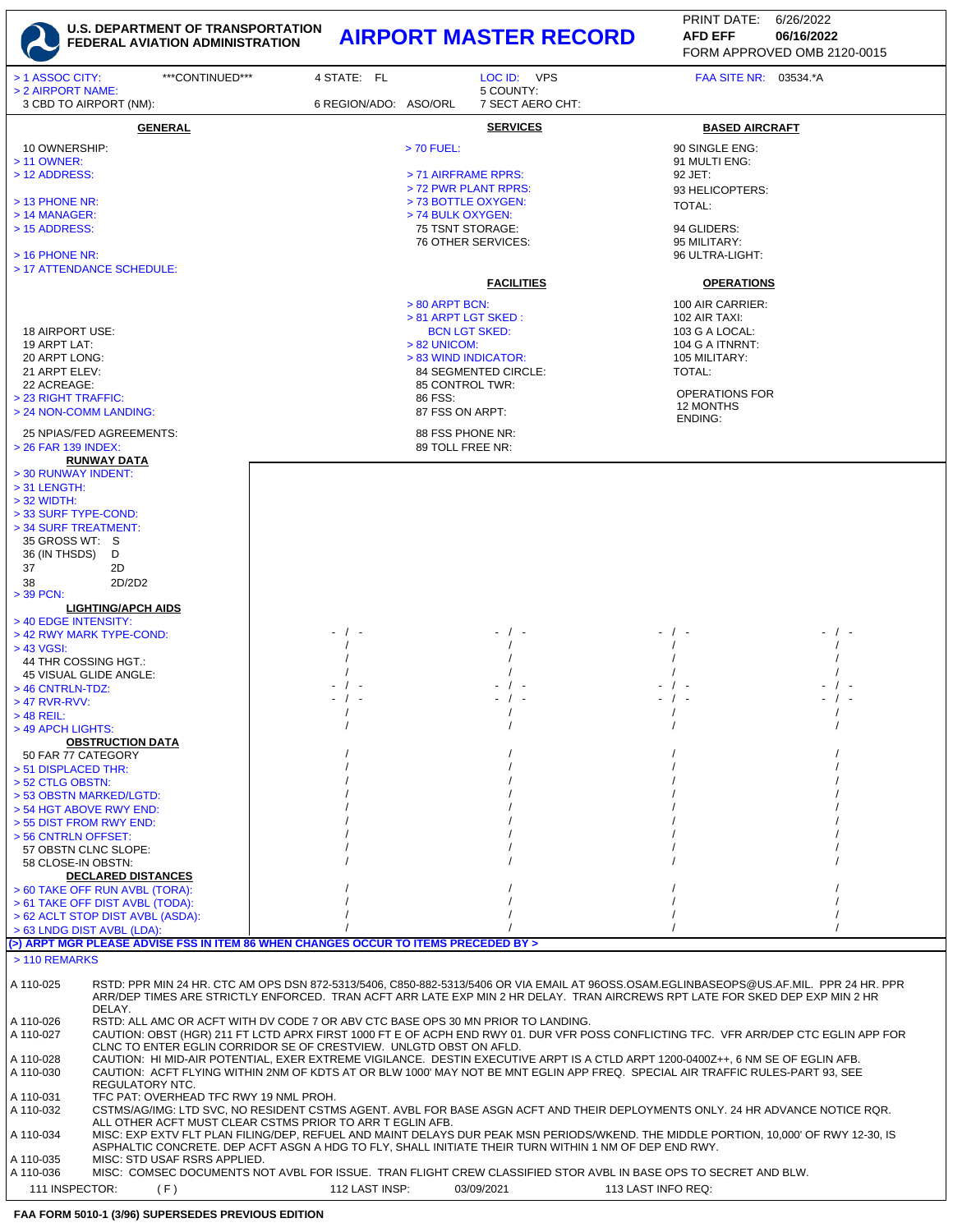

| > 1 ASSOC CITY:<br>> 2 AIRPORT NAME:                                                                                                                                                                                                                                                                                                                                                                                                                                                                                                                                                                                                                                                                                   | ***CONTINUED*** | 4 STATE: FL           |                                                                                                                                                                                                                            | LOC ID: VPS<br>5 COUNTY: | FAA SITE NR: 03534.*A                                                                                                                              |  |
|------------------------------------------------------------------------------------------------------------------------------------------------------------------------------------------------------------------------------------------------------------------------------------------------------------------------------------------------------------------------------------------------------------------------------------------------------------------------------------------------------------------------------------------------------------------------------------------------------------------------------------------------------------------------------------------------------------------------|-----------------|-----------------------|----------------------------------------------------------------------------------------------------------------------------------------------------------------------------------------------------------------------------|--------------------------|----------------------------------------------------------------------------------------------------------------------------------------------------|--|
| 3 CBD TO AIRPORT (NM):                                                                                                                                                                                                                                                                                                                                                                                                                                                                                                                                                                                                                                                                                                 |                 | 6 REGION/ADO: ASO/ORL |                                                                                                                                                                                                                            | 7 SECT AERO CHT:         |                                                                                                                                                    |  |
| 10 OWNERSHIP:<br>> 11 OWNER:<br>> 12 ADDRESS:                                                                                                                                                                                                                                                                                                                                                                                                                                                                                                                                                                                                                                                                          | <b>GENERAL</b>  |                       | $> 70$ FUEL:<br>> 71 AIRFRAME RPRS:<br>> 72 PWR PLANT RPRS:                                                                                                                                                                | <b>SERVICES</b>          | <b>BASED AIRCRAFT</b><br>90 SINGLE ENG:<br>91 MULTI ENG:<br>92 JET:<br>93 HELICOPTERS:                                                             |  |
| $>$ 13 PHONE NR:<br>> 14 MANAGER:<br>> 15 ADDRESS:<br>$>$ 16 PHONE NR:                                                                                                                                                                                                                                                                                                                                                                                                                                                                                                                                                                                                                                                 |                 |                       | > 73 BOTTLE OXYGEN:<br>> 74 BULK OXYGEN:<br>75 TSNT STORAGE:<br>76 OTHER SERVICES:                                                                                                                                         |                          | TOTAL:<br>94 GLIDERS:<br>95 MILITARY:<br>96 ULTRA-LIGHT:                                                                                           |  |
| > 17 ATTENDANCE SCHEDULE:                                                                                                                                                                                                                                                                                                                                                                                                                                                                                                                                                                                                                                                                                              |                 |                       |                                                                                                                                                                                                                            | <b>FACILITIES</b>        | <b>OPERATIONS</b>                                                                                                                                  |  |
| 18 AIRPORT USE:<br>19 ARPT LAT:<br>20 ARPT LONG:<br>21 ARPT ELEV:<br>22 ACREAGE:<br>> 23 RIGHT TRAFFIC:<br>> 24 NON-COMM LANDING:<br>25 NPIAS/FED AGREEMENTS:<br>> 26 FAR 139 INDEX:                                                                                                                                                                                                                                                                                                                                                                                                                                                                                                                                   |                 |                       | $> 80$ ARPT BCN:<br>> 81 ARPT LGT SKED:<br><b>BCN LGT SKED:</b><br>$> 82$ UNICOM:<br>> 83 WIND INDICATOR:<br>84 SEGMENTED CIRCLE:<br>85 CONTROL TWR:<br>86 FSS:<br>87 FSS ON ARPT:<br>88 FSS PHONE NR:<br>89 TOLL FREE NR: |                          | 100 AIR CARRIER:<br>102 AIR TAXI:<br>103 G A LOCAL:<br>104 G A ITNRNT:<br>105 MILITARY:<br>TOTAL:<br><b>OPERATIONS FOR</b><br>12 MONTHS<br>ENDING: |  |
| <b>RUNWAY DATA</b><br>> 30 RUNWAY INDENT:<br>$>$ 31 LENGTH:<br>$>$ 32 WIDTH:<br>> 33 SURF TYPE-COND:<br>> 34 SURF TREATMENT:<br>35 GROSS WT: S<br>36 (IN THSDS)<br>D<br>37<br>2D<br>2D/2D2<br>38<br>$>$ 39 PCN:<br><b>LIGHTING/APCH AIDS</b><br>> 40 EDGE INTENSITY:                                                                                                                                                                                                                                                                                                                                                                                                                                                   |                 |                       |                                                                                                                                                                                                                            |                          |                                                                                                                                                    |  |
| > 42 RWY MARK TYPE-COND:<br>> 43 VGSI:<br>44 THR COSSING HGT.:<br>45 VISUAL GLIDE ANGLE:<br>$>$ 46 CNTRLN-TDZ:<br>$>47$ RVR-RVV:<br>$>$ 48 REIL:<br>> 49 APCH LIGHTS:                                                                                                                                                                                                                                                                                                                                                                                                                                                                                                                                                  |                 | - / -<br>$\sqrt{ }$   |                                                                                                                                                                                                                            |                          | $\sqrt{ }$                                                                                                                                         |  |
| <b>OBSTRUCTION DATA</b><br>50 FAR 77 CATEGORY<br>> 51 DISPLACED THR:<br>> 52 CTLG OBSTN:<br>> 53 OBSTN MARKED/LGTD:<br>> 54 HGT ABOVE RWY END:<br>> 55 DIST FROM RWY END:<br>> 56 CNTRLN OFFSET:<br>57 OBSTN CLNC SLOPE:<br>58 CLOSE-IN OBSTN:                                                                                                                                                                                                                                                                                                                                                                                                                                                                         |                 |                       |                                                                                                                                                                                                                            |                          |                                                                                                                                                    |  |
| <b>DECLARED DISTANCES</b><br>> 60 TAKE OFF RUN AVBL (TORA):<br>> 61 TAKE OFF DIST AVBL (TODA):<br>> 62 ACLT STOP DIST AVBL (ASDA):<br>> 63 LNDG DIST AVBL (LDA):<br>(>) ARPT MGR PLEASE ADVISE FSS IN ITEM 86 WHEN CHANGES OCCUR TO ITEMS PRECEDED BY >                                                                                                                                                                                                                                                                                                                                                                                                                                                                |                 |                       |                                                                                                                                                                                                                            |                          |                                                                                                                                                    |  |
| > 110 REMARKS                                                                                                                                                                                                                                                                                                                                                                                                                                                                                                                                                                                                                                                                                                          |                 |                       |                                                                                                                                                                                                                            |                          |                                                                                                                                                    |  |
| TRAN ALERT: TRAN ACFT MUST ARR/DEP DUR NML DUTY HR. OPR 1300-0400Z++MON - FRI; 1500 - 2300Z++ SAT-SUN AND HOL EXC THANKSGIVING,<br>A 110-038<br>CHRISTMAS, AND NEW YEAR. TRAN ACFT NOT ALLOWED WHEN TRAN ALERT NOT AVBL. TRAN ACFT MUST USE FLW-ME TO PARK. PROGRESSIVE TAXI<br>NOT AVBL. NO TRAN ACFT CAN ARR/DEP PRIOR TO 1330Z++ MON - FRI; 1300Z ++ SAT-SUN AND HOL AND MUST ARR/DEP NLT 0330Z++MON-FRI; 2300Z++<br>SAT-SUN AND HOL.<br>TRAN ALERT: ARR/DEP OT EXTREMELY LTD AND REQUIRES STRICT 24 HR ADVANCED APVL. WKEND AND HOL MAINT CAPABILITY EXTREMELY LTD AND<br>A 110-039<br>MAY BE POSTPNED TIL NEXT DUTY DAY. FLEET SVC NOT AVBL.                                                                      |                 |                       |                                                                                                                                                                                                                            |                          |                                                                                                                                                    |  |
| RSTD: TRAN ALERT WILL NOT SUPPORT LCL, ROUND ROBINS, OR OUT AND BACK FLT BY TRAN ACFT.<br>A 110-040<br>CAUTION: LCL HI-DENSITY TFC AREAS AND RSTD AIRSPACE-SPECIAL OPR RULES APPLY.<br>A 110-041<br>RWY 19 NSTD OVERRUN 740 X 300, RWY 01 NSTD OVERRUN 500 X 300.<br>A 110-042<br>A 110-043<br>INCREASED POTENTIAL FOR HYDROPLANING DURING WET CONDITIONS DUE TO POLISHED CONC IN 1ST 1000 FT RWY 12-30, PONDING AT TWY M.<br>PREDOMINANT AFLD VIS OBST NW TO NNE, INCL APCH ENDS OF RY 19 AND RY 12. AFLD WX MNT BY AN/FMQ-19 ASOS. REMOTE BRIEFING AVBL 26<br>A 110-044<br>OWS BARKSDALE AFB DSN 331-2651 C318-529-2651.<br>A 110-045<br>CAUTION: SPECIAL AIR TFC RULES APPLY; SEE PART 93.83 SPECIAL AIR TFC RULES. |                 |                       |                                                                                                                                                                                                                            |                          |                                                                                                                                                    |  |
| 111 INSPECTOR:                                                                                                                                                                                                                                                                                                                                                                                                                                                                                                                                                                                                                                                                                                         | (F)             | 112 LAST INSP:        | 03/09/2021                                                                                                                                                                                                                 |                          | 113 LAST INFO REQ:                                                                                                                                 |  |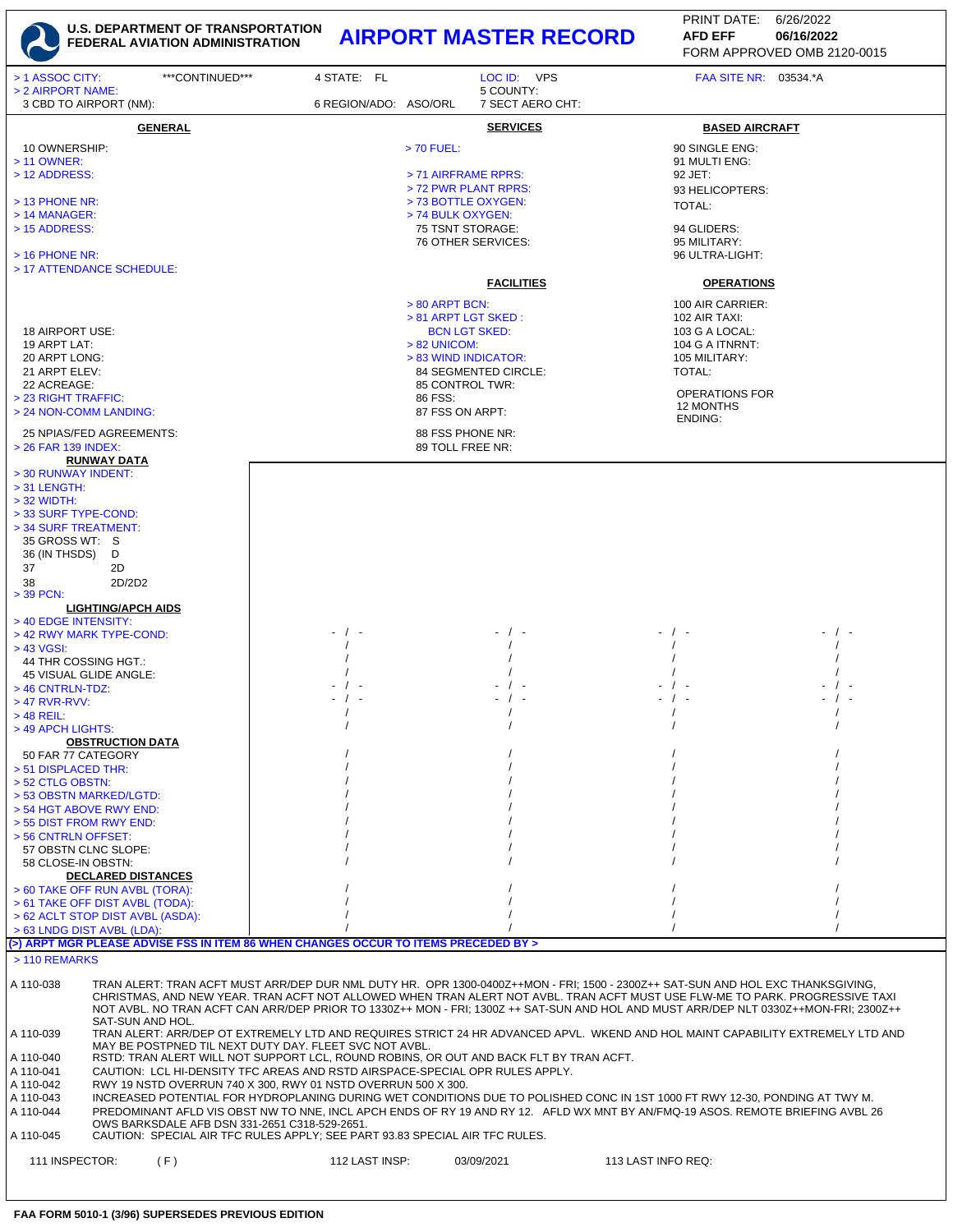

| ***CONTINUED***<br>> 1 ASSOC CITY:<br>> 2 AIRPORT NAME:                                                                                                                                                       | 4 STATE: FL           | LOC ID: VPS<br>5 COUNTY:               | FAA SITE NR: 03534.*A                                                                                                               |  |
|---------------------------------------------------------------------------------------------------------------------------------------------------------------------------------------------------------------|-----------------------|----------------------------------------|-------------------------------------------------------------------------------------------------------------------------------------|--|
| 3 CBD TO AIRPORT (NM):                                                                                                                                                                                        | 6 REGION/ADO: ASO/ORL | 7 SECT AERO CHT:                       |                                                                                                                                     |  |
| <b>GENERAL</b>                                                                                                                                                                                                |                       | <b>SERVICES</b>                        | <b>BASED AIRCRAFT</b>                                                                                                               |  |
| 10 OWNERSHIP:                                                                                                                                                                                                 |                       | > 70 FUEL:                             | 90 SINGLE ENG:                                                                                                                      |  |
| $> 11$ OWNER:<br>> 12 ADDRESS:                                                                                                                                                                                |                       | > 71 AIRFRAME RPRS:                    | 91 MULTI ENG:<br>92 JET:                                                                                                            |  |
|                                                                                                                                                                                                               |                       | > 72 PWR PLANT RPRS:                   | 93 HELICOPTERS:                                                                                                                     |  |
| > 13 PHONE NR:                                                                                                                                                                                                |                       | > 73 BOTTLE OXYGEN:                    | TOTAL:                                                                                                                              |  |
| $>$ 14 MANAGER:<br>> 15 ADDRESS:                                                                                                                                                                              |                       | > 74 BULK OXYGEN:<br>75 TSNT STORAGE:  | 94 GLIDERS:                                                                                                                         |  |
|                                                                                                                                                                                                               |                       | 76 OTHER SERVICES:                     | 95 MILITARY:                                                                                                                        |  |
| $>$ 16 PHONE NR:<br>> 17 ATTENDANCE SCHEDULE:                                                                                                                                                                 |                       |                                        | 96 ULTRA-LIGHT:                                                                                                                     |  |
|                                                                                                                                                                                                               |                       | <b>FACILITIES</b>                      | <b>OPERATIONS</b>                                                                                                                   |  |
|                                                                                                                                                                                                               |                       | $> 80$ ARPT BCN:                       | 100 AIR CARRIER:                                                                                                                    |  |
|                                                                                                                                                                                                               |                       | > 81 ARPT LGT SKED:                    | 102 AIR TAXI:                                                                                                                       |  |
| 18 AIRPORT USE:                                                                                                                                                                                               |                       | <b>BCN LGT SKED:</b>                   | 103 G A LOCAL:                                                                                                                      |  |
| 19 ARPT LAT:<br>20 ARPT LONG:                                                                                                                                                                                 |                       | $> 82$ UNICOM:<br>> 83 WIND INDICATOR: | 104 G A ITNRNT:<br>105 MILITARY:                                                                                                    |  |
| 21 ARPT ELEV:                                                                                                                                                                                                 |                       | 84 SEGMENTED CIRCLE:                   | <b>TOTAL:</b>                                                                                                                       |  |
| 22 ACREAGE:<br>> 23 RIGHT TRAFFIC:                                                                                                                                                                            |                       | 85 CONTROL TWR:<br>86 FSS:             | <b>OPERATIONS FOR</b>                                                                                                               |  |
| > 24 NON-COMM LANDING:                                                                                                                                                                                        |                       | 87 FSS ON ARPT:                        | 12 MONTHS                                                                                                                           |  |
| 25 NPIAS/FED AGREEMENTS:                                                                                                                                                                                      |                       | 88 FSS PHONE NR:                       | ENDING:                                                                                                                             |  |
| > 26 FAR 139 INDEX:                                                                                                                                                                                           |                       | 89 TOLL FREE NR:                       |                                                                                                                                     |  |
| <b>RUNWAY DATA</b><br>> 30 RUNWAY INDENT:                                                                                                                                                                     |                       |                                        |                                                                                                                                     |  |
| $>$ 31 LENGTH:                                                                                                                                                                                                |                       |                                        |                                                                                                                                     |  |
| $>$ 32 WIDTH:                                                                                                                                                                                                 |                       |                                        |                                                                                                                                     |  |
| > 33 SURF TYPE-COND:<br>> 34 SURF TREATMENT:                                                                                                                                                                  |                       |                                        |                                                                                                                                     |  |
| 35 GROSS WT: S                                                                                                                                                                                                |                       |                                        |                                                                                                                                     |  |
| 36 (IN THSDS)<br>D                                                                                                                                                                                            |                       |                                        |                                                                                                                                     |  |
| 37<br>2D<br>2D/2D2<br>38                                                                                                                                                                                      |                       |                                        |                                                                                                                                     |  |
| > 39 PCN:                                                                                                                                                                                                     |                       |                                        |                                                                                                                                     |  |
| <b>LIGHTING/APCH AIDS</b><br>> 40 EDGE INTENSITY:                                                                                                                                                             |                       |                                        |                                                                                                                                     |  |
| > 42 RWY MARK TYPE-COND:                                                                                                                                                                                      | - / -                 |                                        | - / -                                                                                                                               |  |
| > 43 VGSI:                                                                                                                                                                                                    |                       |                                        |                                                                                                                                     |  |
| 44 THR COSSING HGT.:<br>45 VISUAL GLIDE ANGLE:                                                                                                                                                                |                       |                                        |                                                                                                                                     |  |
| > 46 CNTRLN-TDZ:                                                                                                                                                                                              |                       |                                        |                                                                                                                                     |  |
| $>$ 47 RVR-RVV:                                                                                                                                                                                               | - / -                 |                                        |                                                                                                                                     |  |
| $>$ 48 REIL:<br>> 49 APCH LIGHTS:                                                                                                                                                                             |                       |                                        |                                                                                                                                     |  |
| <b>OBSTRUCTION DATA</b>                                                                                                                                                                                       |                       |                                        |                                                                                                                                     |  |
| 50 FAR 77 CATEGORY<br>> 51 DISPLACED THR:                                                                                                                                                                     |                       |                                        |                                                                                                                                     |  |
| > 52 CTLG OBSTN:                                                                                                                                                                                              |                       |                                        |                                                                                                                                     |  |
| > 53 OBSTN MARKED/LGTD:                                                                                                                                                                                       |                       |                                        |                                                                                                                                     |  |
| > 54 HGT ABOVE RWY END:<br>> 55 DIST FROM RWY END:                                                                                                                                                            |                       |                                        |                                                                                                                                     |  |
| > 56 CNTRLN OFFSET:                                                                                                                                                                                           |                       |                                        |                                                                                                                                     |  |
| 57 OBSTN CLNC SLOPE:<br>58 CLOSE-IN OBSTN:                                                                                                                                                                    |                       |                                        |                                                                                                                                     |  |
| <b>DECLARED DISTANCES</b>                                                                                                                                                                                     |                       |                                        |                                                                                                                                     |  |
| > 60 TAKE OFF RUN AVBL (TORA):                                                                                                                                                                                |                       |                                        |                                                                                                                                     |  |
| > 61 TAKE OFF DIST AVBL (TODA):<br>> 62 ACLT STOP DIST AVBL (ASDA):                                                                                                                                           |                       |                                        |                                                                                                                                     |  |
| > 63 LNDG DIST AVBL (LDA):                                                                                                                                                                                    |                       |                                        |                                                                                                                                     |  |
| (>) ARPT MGR PLEASE ADVISE FSS IN ITEM 86 WHEN CHANGES OCCUR TO ITEMS PRECEDED BY >                                                                                                                           |                       |                                        |                                                                                                                                     |  |
| > 110 REMARKS                                                                                                                                                                                                 |                       |                                        |                                                                                                                                     |  |
| A 110-046                                                                                                                                                                                                     |                       |                                        | AIRPORT (VPS) IS A JOINT USE FACILITY WITH THE USAF. CONTACT EGLIN AFB TWR AT 118.2. NO GND HANDLING SERVICES FOR GA AVAILABLE AT   |  |
| VPS. FULL SVC GENERAL AVIATION FACILITIES ARE AVBL AT DTS (6 NM SE) OR CEW (18 NM N).<br>A 110-047                                                                                                            |                       |                                        | CAUTION: WIND SHEAR COND MAY EXIST THRU SHORT-FINAL APCH AND TOUCHDOWN DUE TO STRONG SEA BREEZE.                                    |  |
| COMMUNICATIONS-PMSV METRO: PMSV MONITORING AND FULL SVC HOURS 0630Z-0200Z++.<br>A 110-048                                                                                                                     |                       |                                        |                                                                                                                                     |  |
| A 110-049<br>CAUTION: MANDATORY VFR HOLD SIGN MISSING AT TWY M WEST.<br>A 110-050                                                                                                                             |                       |                                        | MISC: FULL SVC 0600Z++ MON - 0600Z++ SAT, CLSD WKEND/HOL, OT SVC UNAVBL. AFLD OBS AUGMENTED H24/D7. REMOTE BRIEFING AVBL VIA 26 OWS |  |
| BARKSDALE AFB, DSN 331-2651, C318-529-2651.                                                                                                                                                                   |                       |                                        |                                                                                                                                     |  |
| ALL DEP RQR TO MAINT AT OR BLW 1000 FT MSL TIL DEP END OF RY.<br>A 110-051<br>SERVICE-FUEL: TRAN ACFT REQ 90K+ BTN 2100Z-1300Z++ DLY RQR PRIOR COORD DUE TO LTD MANNING. CTC POL DSN: 872-2159 C850-882-2159. |                       |                                        |                                                                                                                                     |  |
| A 110-052<br>A 110-054<br>CAUTION: BASH SUPPLY INFO SEE AP1.                                                                                                                                                  |                       |                                        |                                                                                                                                     |  |
| A 110-055<br>MISC: ARFF CAPABILITY NATL FIRE PROTECTION ASSOCIATION CAT 8.                                                                                                                                    |                       |                                        |                                                                                                                                     |  |
| A 110-056<br>A-GEAR: RWY 12 HOOK BAK12(1522FT) HOOK MB100(47 FT OVRN).<br>A-GEAR: RWY 30 HOOK BAK12(1663FT) HOOK MB100(49 FT OVRN).<br>A 110-057                                                              |                       |                                        |                                                                                                                                     |  |
| A 110-058                                                                                                                                                                                                     |                       |                                        | TRAN ALERT: NON-TRAN ACFT, PER AFI 21-101, THE 96 MXG CAN PRVD AGE ON THE NON-INTERFACE, COST REIMBURSEMENT. PRIOR CDN RQRD TO      |  |
| INCL A JON/FUNDS AND APPLICABLE MOA/ISSA/SOC ETC.                                                                                                                                                             |                       |                                        |                                                                                                                                     |  |
| 111 INSPECTOR:<br>(F)                                                                                                                                                                                         | 112 LAST INSP:        | 03/09/2021                             | 113 LAST INFO REQ:                                                                                                                  |  |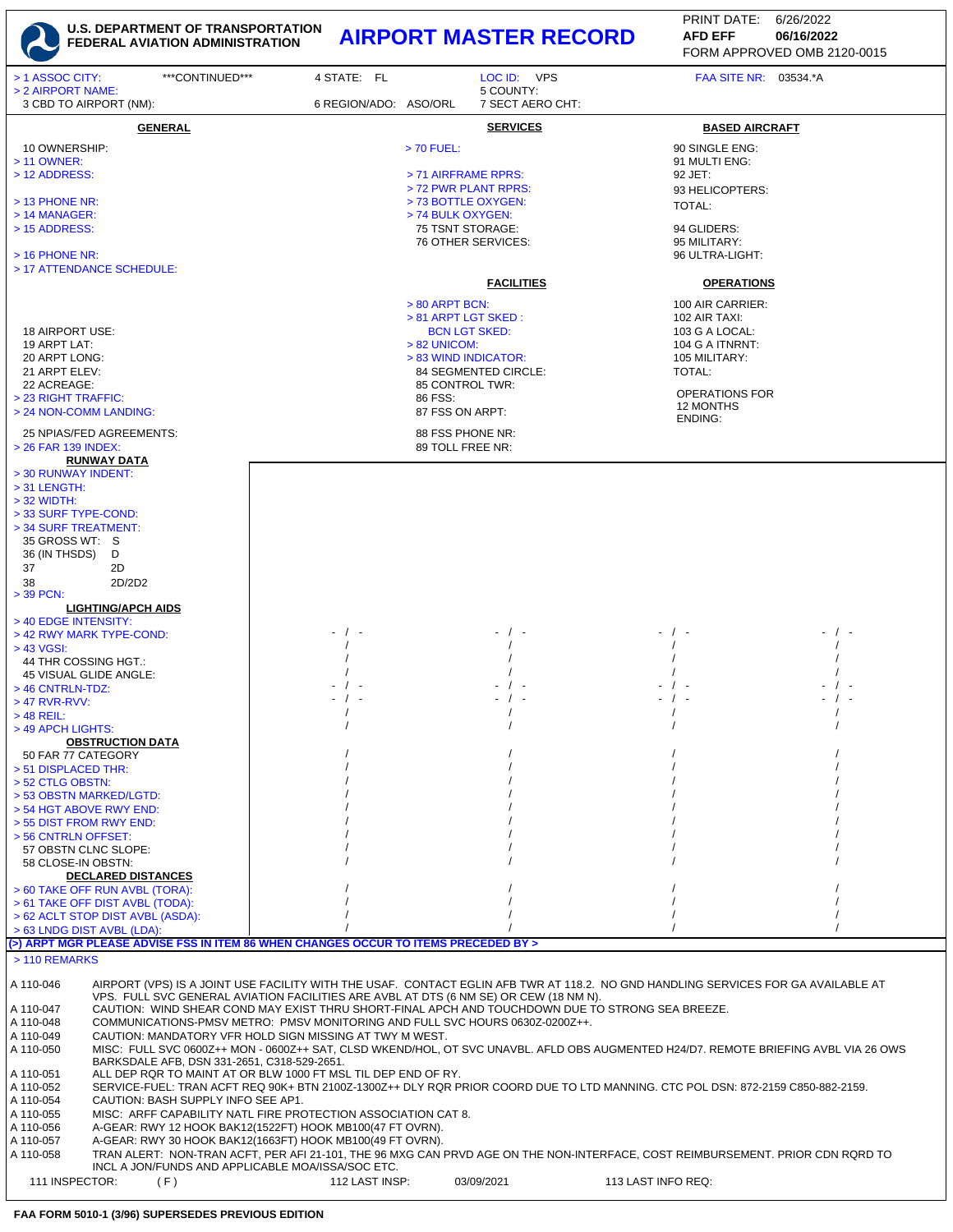

FORM APPROVED OMB 2120-0015 PRINT DATE: 6/26/2022 **AFD EFF**

| > 1 ASSOC CITY:<br>***CONTINUED***                                                  | 4 STATE: FL           | LOC ID: VPS                                                                                                              | FAA SITE NR: 03534.*A |  |
|-------------------------------------------------------------------------------------|-----------------------|--------------------------------------------------------------------------------------------------------------------------|-----------------------|--|
| > 2 AIRPORT NAME:                                                                   |                       | 5 COUNTY:                                                                                                                |                       |  |
| 3 CBD TO AIRPORT (NM):                                                              | 6 REGION/ADO: ASO/ORL | 7 SECT AERO CHT:                                                                                                         |                       |  |
|                                                                                     |                       |                                                                                                                          |                       |  |
| <b>GENERAL</b>                                                                      |                       | <b>SERVICES</b>                                                                                                          | <b>BASED AIRCRAFT</b> |  |
| 10 OWNERSHIP:                                                                       |                       | $> 70$ FUEL:                                                                                                             | 90 SINGLE ENG:        |  |
| > 11 OWNER:                                                                         |                       |                                                                                                                          | 91 MULTI ENG:         |  |
| > 12 ADDRESS:                                                                       |                       | > 71 AIRFRAME RPRS:                                                                                                      | 92 JET:               |  |
|                                                                                     |                       | > 72 PWR PLANT RPRS:                                                                                                     | 93 HELICOPTERS:       |  |
| > 13 PHONE NR:                                                                      |                       | > 73 BOTTLE OXYGEN:                                                                                                      | <b>TOTAL:</b>         |  |
| $>$ 14 MANAGER:                                                                     |                       | > 74 BULK OXYGEN:                                                                                                        |                       |  |
| > 15 ADDRESS:                                                                       |                       | 75 TSNT STORAGE:                                                                                                         | 94 GLIDERS:           |  |
|                                                                                     |                       | 76 OTHER SERVICES:                                                                                                       | 95 MILITARY:          |  |
| $>$ 16 PHONE NR:                                                                    |                       |                                                                                                                          | 96 ULTRA-LIGHT:       |  |
| > 17 ATTENDANCE SCHEDULE:                                                           |                       |                                                                                                                          |                       |  |
|                                                                                     |                       | <b>FACILITIES</b>                                                                                                        | <b>OPERATIONS</b>     |  |
|                                                                                     |                       |                                                                                                                          |                       |  |
|                                                                                     |                       | > 80 ARPT BCN:                                                                                                           | 100 AIR CARRIER:      |  |
|                                                                                     |                       | > 81 ARPT LGT SKED :                                                                                                     | 102 AIR TAXI:         |  |
| 18 AIRPORT USE:                                                                     |                       | <b>BCN LGT SKED:</b>                                                                                                     | 103 G A LOCAL:        |  |
| 19 ARPT LAT:                                                                        |                       | $> 82$ UNICOM:                                                                                                           | 104 G A ITNRNT:       |  |
| 20 ARPT LONG:                                                                       |                       | > 83 WIND INDICATOR:                                                                                                     | 105 MILITARY:         |  |
| 21 ARPT ELEV:                                                                       |                       | 84 SEGMENTED CIRCLE:                                                                                                     | TOTAL:                |  |
| 22 ACREAGE:                                                                         |                       | 85 CONTROL TWR:                                                                                                          |                       |  |
| > 23 RIGHT TRAFFIC:                                                                 |                       | 86 FSS:                                                                                                                  | <b>OPERATIONS FOR</b> |  |
| > 24 NON-COMM LANDING:                                                              |                       | 87 FSS ON ARPT:                                                                                                          | 12 MONTHS<br>ENDING:  |  |
|                                                                                     |                       |                                                                                                                          |                       |  |
| 25 NPIAS/FED AGREEMENTS:<br>> 26 FAR 139 INDEX:                                     |                       | 88 FSS PHONE NR:<br>89 TOLL FREE NR:                                                                                     |                       |  |
|                                                                                     |                       |                                                                                                                          |                       |  |
| <b>RUNWAY DATA</b><br>> 30 RUNWAY INDENT:                                           |                       |                                                                                                                          |                       |  |
| $>$ 31 LENGTH:                                                                      |                       |                                                                                                                          |                       |  |
| $>$ 32 WIDTH:                                                                       |                       |                                                                                                                          |                       |  |
|                                                                                     |                       |                                                                                                                          |                       |  |
| > 33 SURF TYPE-COND:<br>> 34 SURF TREATMENT:                                        |                       |                                                                                                                          |                       |  |
| 35 GROSS WT: S                                                                      |                       |                                                                                                                          |                       |  |
|                                                                                     |                       |                                                                                                                          |                       |  |
| 36 (IN THSDS)<br>D                                                                  |                       |                                                                                                                          |                       |  |
| 37<br>2D                                                                            |                       |                                                                                                                          |                       |  |
| 38<br>2D/2D2                                                                        |                       |                                                                                                                          |                       |  |
| $>$ 39 PCN:                                                                         |                       |                                                                                                                          |                       |  |
| <b>LIGHTING/APCH AIDS</b>                                                           |                       |                                                                                                                          |                       |  |
| > 40 EDGE INTENSITY:                                                                | - / -                 |                                                                                                                          |                       |  |
| > 42 RWY MARK TYPE-COND:                                                            |                       |                                                                                                                          |                       |  |
| > 43 VGSI:                                                                          |                       |                                                                                                                          |                       |  |
| 44 THR COSSING HGT.:<br>45 VISUAL GLIDE ANGLE:                                      |                       |                                                                                                                          |                       |  |
| > 46 CNTRLN-TDZ:                                                                    |                       |                                                                                                                          |                       |  |
| > 47 RVR-RVV:                                                                       |                       |                                                                                                                          |                       |  |
| $>$ 48 REIL:                                                                        |                       |                                                                                                                          |                       |  |
| > 49 APCH LIGHTS:                                                                   |                       |                                                                                                                          |                       |  |
| <b>OBSTRUCTION DATA</b>                                                             |                       |                                                                                                                          |                       |  |
| 50 FAR 77 CATEGORY                                                                  |                       |                                                                                                                          |                       |  |
| > 51 DISPLACED THR:                                                                 |                       |                                                                                                                          |                       |  |
| > 52 CTLG OBSTN:                                                                    |                       |                                                                                                                          |                       |  |
| > 53 OBSTN MARKED/LGTD:                                                             |                       |                                                                                                                          |                       |  |
| > 54 HGT ABOVE RWY END:                                                             |                       |                                                                                                                          |                       |  |
| > 55 DIST FROM RWY END:                                                             |                       |                                                                                                                          |                       |  |
| > 56 CNTRLN OFFSET:                                                                 |                       |                                                                                                                          |                       |  |
| 57 OBSTN CLNC SLOPE:                                                                |                       |                                                                                                                          |                       |  |
| 58 CLOSE-IN OBSTN:                                                                  |                       |                                                                                                                          |                       |  |
| <b>DECLARED DISTANCES</b>                                                           |                       |                                                                                                                          |                       |  |
| > 60 TAKE OFF RUN AVBL (TORA):                                                      |                       |                                                                                                                          |                       |  |
| > 61 TAKE OFF DIST AVBL (TODA):                                                     |                       |                                                                                                                          |                       |  |
| > 62 ACLT STOP DIST AVBL (ASDA):                                                    |                       |                                                                                                                          |                       |  |
| > 63 LNDG DIST AVBL (LDA):                                                          |                       |                                                                                                                          |                       |  |
| (>) ARPT MGR PLEASE ADVISE FSS IN ITEM 86 WHEN CHANGES OCCUR TO ITEMS PRECEDED BY > |                       |                                                                                                                          |                       |  |
| > 110 REMARKS                                                                       |                       |                                                                                                                          |                       |  |
|                                                                                     |                       |                                                                                                                          |                       |  |
| A 110-059                                                                           |                       | SERVICE-TRAN ALERT: TRAN AIRCREW MUST SEND COPY OF THEIR CREW ORDERS TO 96SFS.S3BDCONTROLLERS@US.AF.MIL BFR LDG AT KVPS. |                       |  |
|                                                                                     |                       |                                                                                                                          |                       |  |
|                                                                                     |                       |                                                                                                                          |                       |  |
|                                                                                     |                       |                                                                                                                          |                       |  |
|                                                                                     |                       |                                                                                                                          |                       |  |
|                                                                                     |                       |                                                                                                                          |                       |  |

111 INSPECTOR: (F) 112 LAST INSP: 03/09/2021 113 LAST INFO REQ: